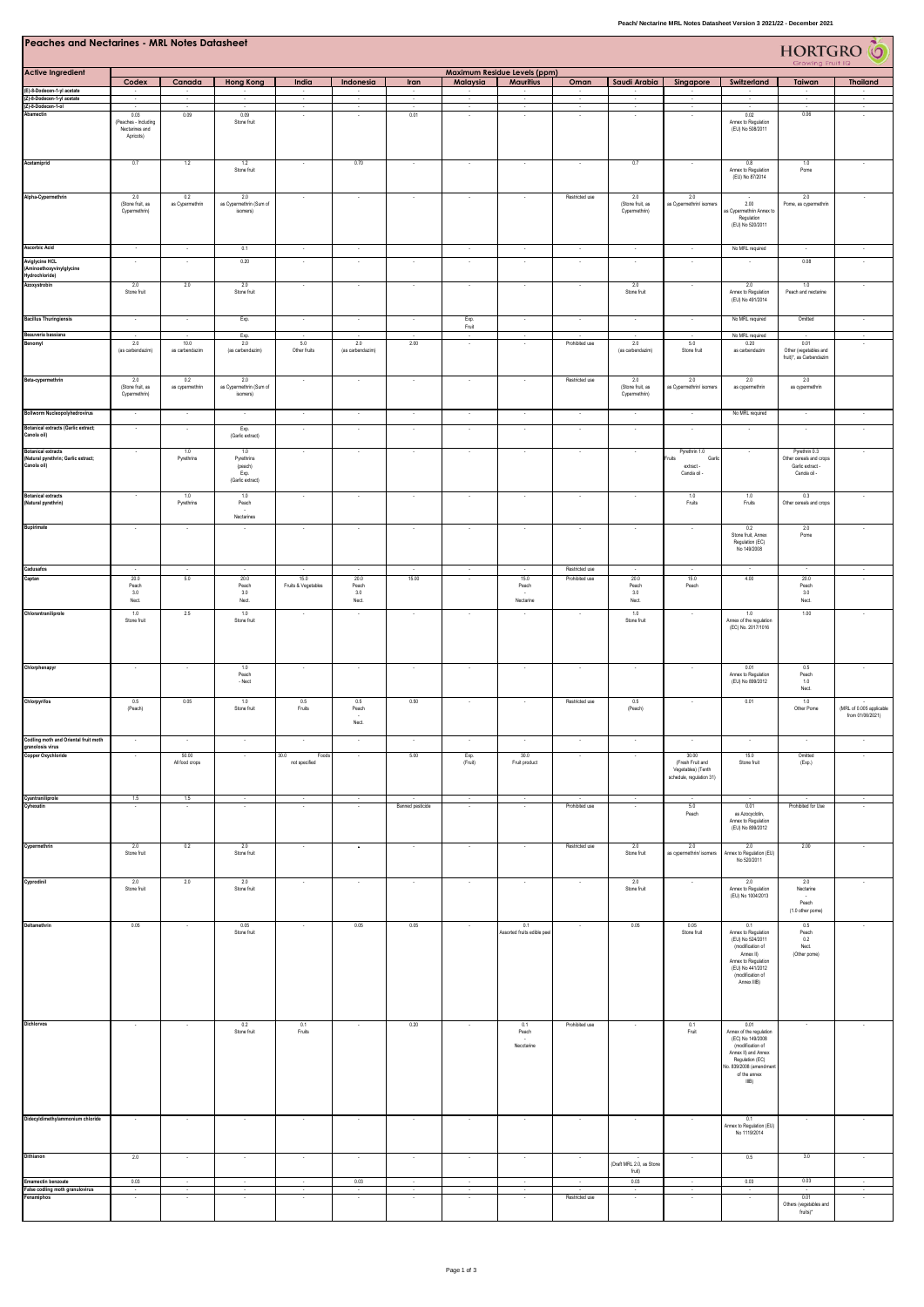| Peaches and Nectarines - MRL Notes Datasheet |  |  |
|----------------------------------------------|--|--|
|                                              |  |  |

| <b>Peaches and Nectarines - MRL Notes Datasheet</b><br><b>HORTGRO</b> O<br>Growing Fruit IQ |                                                    |                           |                                                            |                                                      |                              |                          |                         |                              |                                    |                                                   |                                           |                                                                                                                                                   |                                                    |                          |
|---------------------------------------------------------------------------------------------|----------------------------------------------------|---------------------------|------------------------------------------------------------|------------------------------------------------------|------------------------------|--------------------------|-------------------------|------------------------------|------------------------------------|---------------------------------------------------|-------------------------------------------|---------------------------------------------------------------------------------------------------------------------------------------------------|----------------------------------------------------|--------------------------|
| <b>Active Ingredient</b>                                                                    |                                                    |                           |                                                            |                                                      |                              |                          |                         | Maximum Residue Levels (ppm) |                                    |                                                   |                                           |                                                                                                                                                   |                                                    |                          |
| Fenazaquin                                                                                  | Codex                                              | Canada                    | <b>Hong Kong</b>                                           | India                                                | Indonesia                    | <b>Iran</b>              | Malaysia                | <b>Mauritius</b>             | Oman                               | Saudi Arabia                                      | Singapore                                 | Switzerland<br>0.5<br>Annex to the Regulation<br>(EU) No 893/2010                                                                                 | Taiwan<br>0.50                                     | <b>Thailand</b>          |
| Fenbuconazole                                                                               | 0.5<br>Peach<br>Nect.                              | 0.5                       | 0.5<br>Peach<br>Nect.                                      |                                                      | 0.5<br>Peach<br>Nect.        | $\overline{\phantom{a}}$ |                         |                              |                                    | 0.5<br>Peach<br>Nect.                             |                                           | 0.5<br>Annex to Regulation<br>(EU) No 491/2014                                                                                                    | 0.5                                                |                          |
| Fenbutatin-Oxide                                                                            | 7.0<br>Peach<br>Nect.                              | ٠                         | 7.0<br>Peach<br>Nect.                                      | $\overline{\phantom{a}}$                             | 7.0<br>Peach<br>Nect.        | $\sim$                   |                         | 7.0<br>Peach<br>Nect.        | $\overline{\phantom{a}}$           | 7.0<br>Peach<br>Nect.                             | 3.0<br>Peach                              | 0.05<br>Annex to Regulation<br>(EC)<br>No 1050/2009,<br>Amending the<br>19.12.2009                                                                | 2.0<br>Pome                                        |                          |
| Fenpyroximate<br>Fludioxonil                                                                | 0.4<br>Stone fruit<br>5.0                          | 2.0<br>5.0                | $\cdot$<br>10.0                                            | $\overline{\phantom{a}}$<br>$\overline{\phantom{a}}$ | $\sim$<br>$\sim$             | 0.3<br>$\sim$            | $\cdot$<br>$\sim$       | ٠<br>$\epsilon$              | $\sim$<br>$\cdot$                  | $\cdot$<br>5.0                                    | $\cdot$<br>$\cdot$                        | 0.3<br>10.0                                                                                                                                       | 0.01<br>Others (vegetables and<br>fruits)*<br>5.00 | $\overline{\phantom{a}}$ |
| Flupyradifurone                                                                             | Stone fruit<br>1.5                                 | 1.5                       | Peach<br>Nect.                                             |                                                      |                              |                          |                         |                              |                                    | Stone fruit                                       |                                           | Stone fruit, Annex to<br>Regulation<br>(EU) No 79/2014<br>0.01                                                                                    | 1.0                                                |                          |
| Formetanate                                                                                 | $\overline{\phantom{a}}$                           | 0.02<br>Nect.             | 0.40                                                       |                                                      | $\overline{\phantom{a}}$     | $\cdot$                  | $\cdot$                 | $\overline{\phantom{a}}$     | $\cdot$                            | $\cdot$                                           | $\cdot$                                   | 0.01<br>Stone fruit, Annex to                                                                                                                     | Peach<br>Nectarine<br>0.40                         |                          |
| Furfural                                                                                    |                                                    | Peach                     |                                                            |                                                      |                              |                          |                         |                              |                                    |                                                   |                                           | Regulation<br>(EU) No 61/2014                                                                                                                     |                                                    |                          |
| Gamma-Cyhalothrin                                                                           | 0.5<br>(lambda-cyhalothrin<br>peach and nectarine) | (0.5 as lamda-cyhalothrin | 0.5<br>as Cyhalothrin (Sum of all<br>isomers)              | ÷.                                                   | 0.5<br>as Cyhalothrin        | $\sim$                   | $\sim$                  | $\sim$                       | Restricted use                     | 0.5<br>mbda-cyhalothrin, peach<br>and nectarine)  | $\sim$                                    | (0.2 as lamda-cyhalothrin)                                                                                                                        | 0.4<br>Pome, as cyhalothrin                        |                          |
| Indoxacarb                                                                                  | 1.0<br>Stone fruit                                 |                           | 2.0<br>Stone fruit                                         |                                                      |                              | $\sim$                   |                         |                              |                                    | 1.0<br>Stone fruit                                |                                           | 1.0<br>Stone fruit, Annex to<br>Regulation<br>(EU) No 737/2014                                                                                    | 0.5                                                |                          |
| Iprodione                                                                                   | 10.0<br>(peach)                                    | 10.0                      | 10.0<br>Peach<br>Nect.                                     |                                                      | 10.0<br>Peach<br>Nect.       | $\overline{\phantom{a}}$ |                         | 10.0<br>Peach<br>Nect.       | $\cdot$                            | 10.0<br>Peach<br>Nect.                            | 10.0<br>Peach                             | 3.0<br>Annex to Regulation<br>(EC) No 149/2008                                                                                                    | 5.0<br>Pome                                        |                          |
| Lambda-Cyhalothrin                                                                          | 0.5<br>(lambda-cyhalothrin<br>peach and nectarine) | 0.50                      | 0.5<br>as Cyhalothrin (Sum of all<br>isomers)              |                                                      | 0.5<br>As lambda-cyhalothrin |                          |                         |                              | Restricted use                     | 0.5<br>ambda-cyhalothrin, peacl<br>and nectarine) | $\sim$                                    | 0.20                                                                                                                                              | 0.4<br>Pome, as cyhalothrin                        |                          |
| Mancozeb<br>Maneb                                                                           | 7.0<br>(stone fruit)<br>(dithiocarbs.)<br>7.0      | $\cdot$                   | 7.0<br>(Stone fruit) (dithiocarbs.)<br>7.0                 | 3.0<br>Other fruits, Dithiocarbs.<br>3.0             | $\sim$                       | $\cdot$                  | $\cdot$                 | $\overline{\phantom{a}}$     | Prohibited use<br>Prohibited use   | 7.0<br>stone fruit) (dithiocarbs.)<br>$7.0\,$     | 3.00<br>Peach<br>(Dithiocarb)<br>$3.00\,$ | 2.00<br>Stone fruit, as Dithiocarbs<br>$2.00\,$                                                                                                   | 2.5<br>Pome<br>2.5                                 |                          |
| Mefenoxam (Metalaxyl-M)                                                                     | (stone) (dithiocarbs.)<br>$\cdot$                  | 1.0<br>as Metalaxyl       | (Stone fruit) (dithiocarbs.)<br>0.2<br>as Metalaxyl, Peach | Other fruits, Dithiocarbs.                           | $\sim$                       | $\sim$                   | $\sim$                  | $\sim$                       | $\sim$                             | stone fruit) (dithiocarbs.)<br>$\sim$             | Peach<br>(Diffriocarb)                    | Stone fruit, as Dithiocarbs<br>0.05<br>Stone fruit, Annex to<br>Regulation                                                                        | Pome<br>0.2<br>Pome                                |                          |
| <b>Mercaptothion (Malathion)</b>                                                            | $\sim$                                             | 6.0                       | Nect.<br>6.0<br>Stone fruit                                | 4.0<br>Fruits                                        | $\sim$                       | 8.0                      |                         | 6.0<br>Peach<br>Nectarines   | $\sim$                             |                                                   | 6.0<br>Peach                              | (EU) No 36/2014<br>0.02<br>Annex to Regulation<br>(EU) No 270/2012                                                                                | 0.01<br>Others (vegetables and<br>fruits)*         |                          |
| Metarhizium anisopliae ICIPE 69                                                             | $\cdot$                                            |                           |                                                            |                                                      |                              |                          | ×                       | $\sim$                       |                                    |                                                   | $\sim$                                    |                                                                                                                                                   |                                                    |                          |
| Methamidophos                                                                               | $\overline{\phantom{a}}$                           |                           | 1.0<br>Peach<br>Nect.                                      |                                                      | $\sim$                       | Banned pesticide         |                         |                              | Prohibited use                     | $\overline{\phantom{a}}$                          | 1.0<br>Peach                              | 0.01<br>Annex to Regulation<br>(EU) No 899/2012                                                                                                   | 0.5<br>Pome                                        |                          |
| Methidathion                                                                                | 0.2<br>Nect.<br>Peach                              | 0.20                      | 0.05<br>Stone fruit<br>0.2<br>Nect.                        |                                                      | 0.2<br>Nect.<br>Peach        | Banned pesticide         |                         | 0.2                          | Prohibited use                     | 0.2<br>Nect.<br>Peach                             | 0.2                                       | 0.02<br>Stone fruit, Annex to<br>(EU) No 310/2011                                                                                                 |                                                    |                          |
| Methomyl                                                                                    | 0.2                                                | (Draft MRL 0.01)          | 0.2                                                        |                                                      | $0.2\,$                      |                          |                         |                              | Restricted use                     | $0.2\,$                                           | $5.0\,$                                   | 0.02<br>Annex to Regulation<br>(EU) No 459/2010                                                                                                   | 0.5<br>Pome                                        |                          |
| Methoxyfenocide                                                                             | 2.0<br>Stone fruits                                | 6.0                       | 2.0<br>Stone fruit                                         | $\cdot$                                              | $\cdot$                      | $\cdot$                  | $\cdot$                 | $\cdot$                      | $\cdot$                            | 2.0<br>Stone fruits                               | $\sim$                                    | 2.0<br>Annex of the regulation<br>(EU) No 491/2014                                                                                                | 2.00                                               | $\sim$                   |
| Methyl eugenol<br>Mineral Oil                                                               |                                                    |                           | Exp.                                                       |                                                      |                              |                          | Exp.<br>Fruit           |                              |                                    |                                                   |                                           |                                                                                                                                                   |                                                    |                          |
| Non-ionic surfactant<br>Novaluron                                                           | 7.0<br>Stone fruit                                 | 1.9                       | 7.0                                                        | $\overline{\phantom{a}}$                             | $\sim$                       | $\cdot$                  | $\cdot$                 | $\overline{\phantom{a}}$     | $\sim$                             | 7.0<br>Stone fruit                                | $\cdot$                                   | 2.00                                                                                                                                              | $2.00\,$                                           |                          |
| Orange Oil<br>Oxamyl                                                                        | $\sim$                                             | $\sim$                    | $\sim$                                                     | $\sim$                                               | $\sim$                       | $\sim$                   | $\mathcal{L}$<br>$\sim$ | $\sim$                       | Restricted use                     | $\sim$                                            | $\cdot$                                   | No MRL required<br>0.01<br>Stone fruits, Annex to<br>Regulation<br>(EU) No 61/2014                                                                | 0.01<br>Others (vegetables and<br>fruits)*         | $\overline{\phantom{a}}$ |
| Paclobutrazol                                                                               | $\cdot$                                            | $\sim$                    | $\cdot$                                                    | $\cdot$                                              | $\cdot$                      | $\cdot$                  | $\sim$                  | $\cdot$                      | $\cdot$                            | $\cdot$                                           | 0.2<br>Peach<br>Nect.                     | 0.5<br>Annex to Regulation<br>(EC) No 149/2008                                                                                                    | 0.01<br>Others (vegetables and<br>fruits)*         |                          |
| Pirimicarb<br>Prochloraz                                                                    | 3.0<br>Stone fruit<br>÷.                           | $\sim$<br>$\sim$          | 3.0<br>Stone fruit<br>$\sim$                               | $\sim$<br>$\sim$                                     | $\sim$<br>$\sim$             | 3.0<br>$\sim$            | $\sim$<br>$\sim$        | 0.5<br>$\sim$                | $\sim$<br>$\sim$                   | 3.0<br>Stone fruit<br>$\sim$                      | 0.5<br>1.0                                | 1.30<br>0.2                                                                                                                                       | 3.0<br>1.0                                         | $\sim$                   |
| Propargite                                                                                  | 4.0<br>Stone fruit                                 | 7.0                       | 4.0<br>Stone fruit                                         | $\sim$                                               | $\sim$                       | 2.0                      | $\sim$                  | $\sim$                       | Prohibited use                     | 4.0<br>Stone fruit                                | Stone fruit<br>7.0                        | Stone fruit<br>1.5<br>Stone fruit                                                                                                                 | Pome<br>Peach - 4.0<br>Nect. - 3.0                 | $\sim$                   |
| Propiconazole                                                                               | 5.0<br>Peach<br>Nectarines                         | 4.0                       | 2.0<br>Stone fruit                                         | ×                                                    | $\sim$                       | Banned pesticide         | $\sim$                  |                              | $\overline{\phantom{a}}$           | $\overline{\phantom{a}}$                          |                                           | 5.0<br>Annex to Regulation<br>(EU) No 500/2013<br>(Amendment<br>Annex II)<br>Annex to Regulation<br>(EU) No 524/2011<br>(Amendment<br>Annex IIIB) | 1.0<br>Pome                                        |                          |
| Prothiofos<br>Pymetrozine                                                                   | $\sim$<br>$\sim$                                   | $\sim$                    |                                                            | $\sim$                                               | $\sim$                       | $\sim$<br>0.5            | $\sim$<br>$\cdot$       | $\epsilon$                   | $\sim$<br>$\overline{\phantom{a}}$ | $\sim$<br>$\overline{\phantom{a}}$                | 0.05<br>All commodities                   | $\sim$<br>0.05<br>Annex to Regulation                                                                                                             | 0.01<br>Others (vegetables and                     |                          |
| Pyrimethanil                                                                                | 4.0                                                | 10.0                      | 4.0                                                        | $\sim$                                               | 4.0                          | $\sim$                   | $\sim$                  | $\sim$                       | $\sim$                             | 4.0                                               | $\sim$                                    | (EU) No 524/2011<br>10.0                                                                                                                          | fruits)*<br>4.00                                   |                          |
| Soybean oil                                                                                 |                                                    |                           |                                                            |                                                      |                              |                          |                         |                              |                                    |                                                   |                                           | Fruit, Annex to Regulation<br>(EU) No 87/2014                                                                                                     |                                                    |                          |
| Spinetoram                                                                                  | 0.3                                                | 0.30                      |                                                            |                                                      | 0.30                         |                          |                         |                              |                                    | $0.3\,$                                           |                                           | 0.30                                                                                                                                              | 0.20                                               |                          |